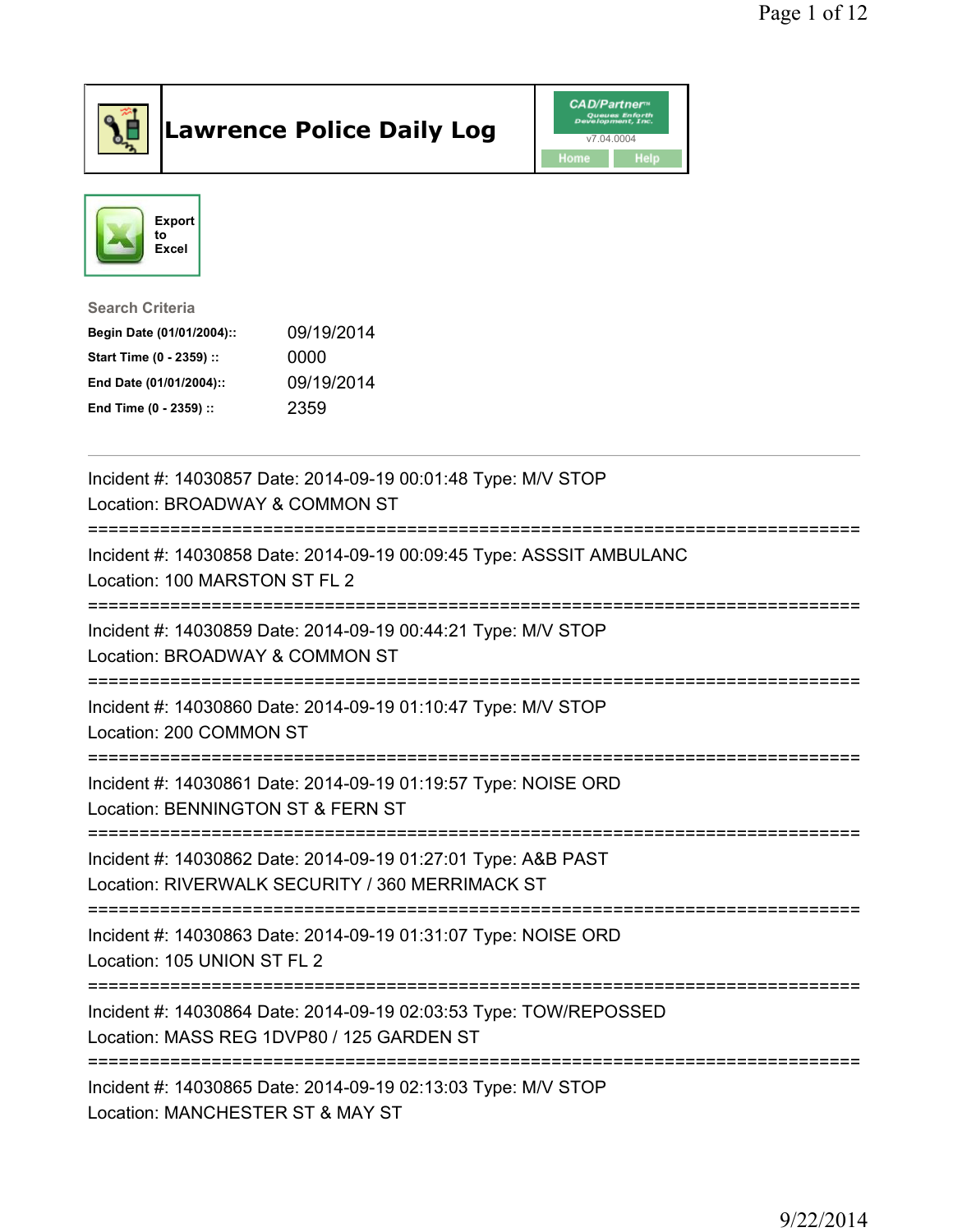| Incident #: 14030866 Date: 2014-09-19 03:46:02 Type: GENERAL SERV<br>Location: 212 PARK ST                                                   |
|----------------------------------------------------------------------------------------------------------------------------------------------|
| Incident #: 14030867 Date: 2014-09-19 04:16:29 Type: ALARM/BURG<br>Location: DUNKIN DONUTS / 579 ANDOVER ST<br>============================= |
| Incident #: 14030868 Date: 2014-09-19 04:55:54 Type: STOL/MV/PAS<br>Location: 103 WOODLAND ST<br>======================================      |
| Incident #: 14030869 Date: 2014-09-19 04:56:22 Type: ALARM/BURG<br>Location: LEONARD SCHOOL / 60 ALLEN ST                                    |
| Incident #: 14030870 Date: 2014-09-19 05:38:41 Type: ALARMS<br>Location: SILVA RESIDENCE / 9 MYRTLE CT                                       |
| Incident #: 14030871 Date: 2014-09-19 06:27:06 Type: UNWANTEDGUEST<br>Location: 360 MERRIMACK ST<br>====================================     |
| Incident #: 14030872 Date: 2014-09-19 06:41:59 Type: ALARMS<br>Location: 190 HAMPSHIRE ST                                                    |
| Incident #: 14030873 Date: 2014-09-19 07:09:07 Type: M/V STOP<br>Location: MERRIMACK ST & S BROADWAY                                         |
| Incident #: 14030874 Date: 2014-09-19 07:21:09 Type: CK WELL BEING<br>Location: 220 MERRIMACK ST #521                                        |
| Incident #: 14030875 Date: 2014-09-19 07:22:44 Type: M/V STOP<br>Location: S BROADWAY & SHATTUCK ST                                          |
| Incident #: 14030876 Date: 2014-09-19 07:23:42 Type: M/V STOP<br>Location: COMMON ST & HAMPSHIRE ST                                          |
| Incident #: 14030877 Date: 2014-09-19 07:25:35 Type: M/V STOP<br>Location: RIVERSIDE DR & TEXAS AV                                           |
| Incident #: 14030878 Date: 2014-09-19 07:28:09 Type: M/V STOP<br>Location: E HAVERHILL ST & OAK ST                                           |
| Incident #: 14030879 Date: 2014-09-19 07:31:13 Type: DISTURBANCE                                                                             |

Location: 224 WATER CT FL 4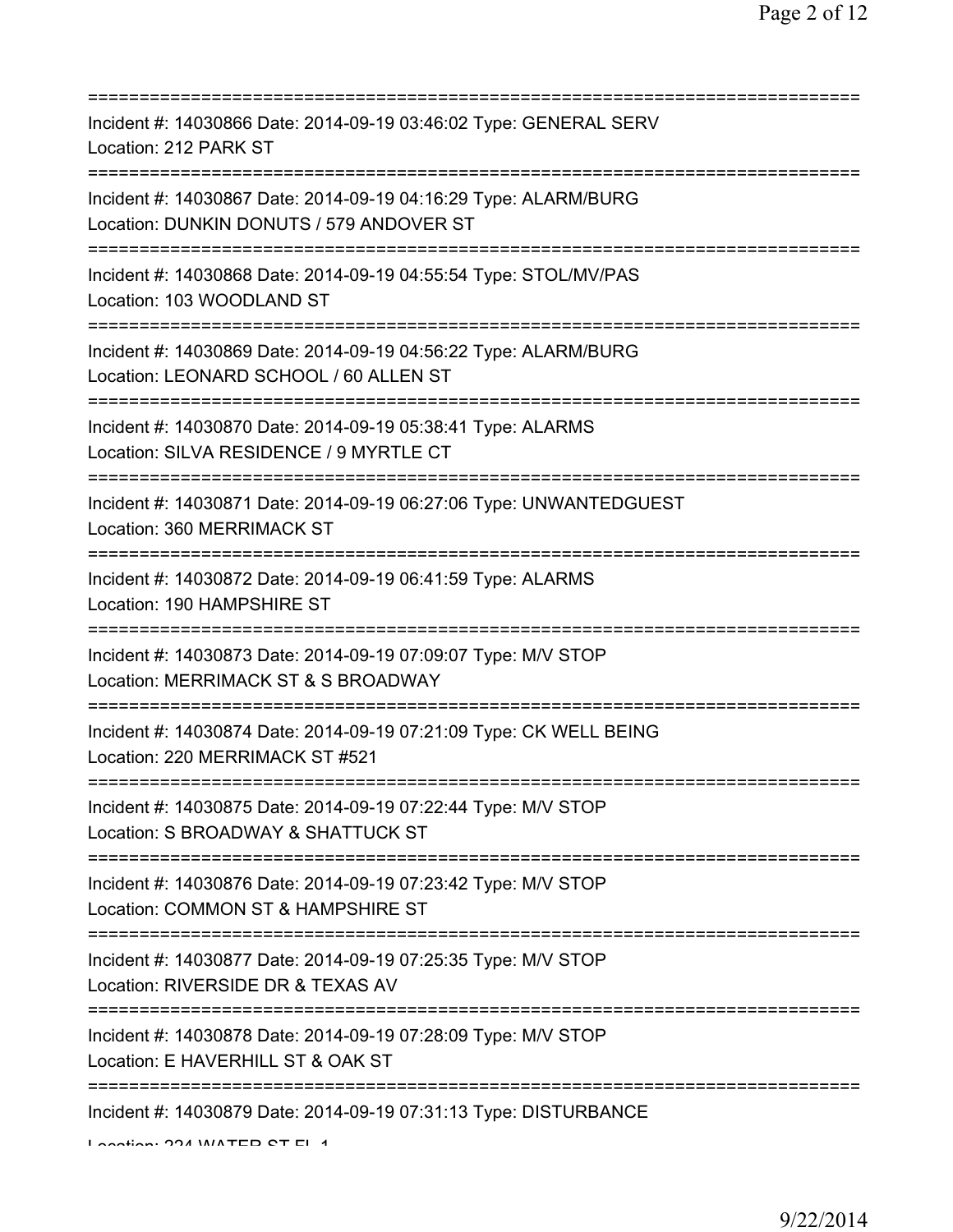| Incident #: 14030880 Date: 2014-09-19 07:34:51 Type: M/V STOP<br>Location: JUNE ST & RIVERSIDE DR<br>========================                      |
|----------------------------------------------------------------------------------------------------------------------------------------------------|
| Incident #: 14030881 Date: 2014-09-19 07:37:43 Type: M/V STOP<br>Location: HAVERHILL ST & JACKSON ST                                               |
| Incident #: 14030882 Date: 2014-09-19 07:46:40 Type: ALARMS<br>Location: GRASSA RESIDENCE / 4 COOLIDGE ST<br>===================================== |
| Incident #: 14030883 Date: 2014-09-19 07:47:13 Type: AUTO ACC/NO PI<br>Location: MERRIMACK ST & S UNION ST                                         |
| Incident #: 14030884 Date: 2014-09-19 08:18:16 Type: M/V STOP<br>Location: ESSEX ST & UNION ST<br>--------------------------                       |
| Incident #: 14030885 Date: 2014-09-19 08:29:57 Type: M/V STOP<br>Location: CANAL ST & UNION ST                                                     |
| Incident #: 14030886 Date: 2014-09-19 08:33:16 Type: ALARMS<br>Location: 201 HAVERHILL ST<br>====================================                  |
| Incident #: 14030887 Date: 2014-09-19 08:43:19 Type: AUTO ACC/NO PI<br>Location: 265 LOWELL ST                                                     |
| Incident #: 14030888 Date: 2014-09-19 09:09:16 Type: SUS PERS/MV<br>Location: 21 FAIRMONT ST                                                       |
| Incident #: 14030889 Date: 2014-09-19 09:14:19 Type: SUS PERS/MV<br>Location: 21 FAIRMONT ST                                                       |
| Incident #: 14030890 Date: 2014-09-19 09:15:29 Type: M/V STOP<br>Location: COMMON ST & NEWBURY ST                                                  |
| Incident #: 14030891 Date: 2014-09-19 09:23:56 Type: M/V STOP<br>Location: 201 HAVERHILL ST                                                        |
| Incident #: 14030892 Date: 2014-09-19 09:28:53 Type: ASSIST FIRE<br>Location: 83 WATER ST                                                          |
| Incident #: 14030893 Date: 2014-09-19 09:34:16 Type: M/V STOP                                                                                      |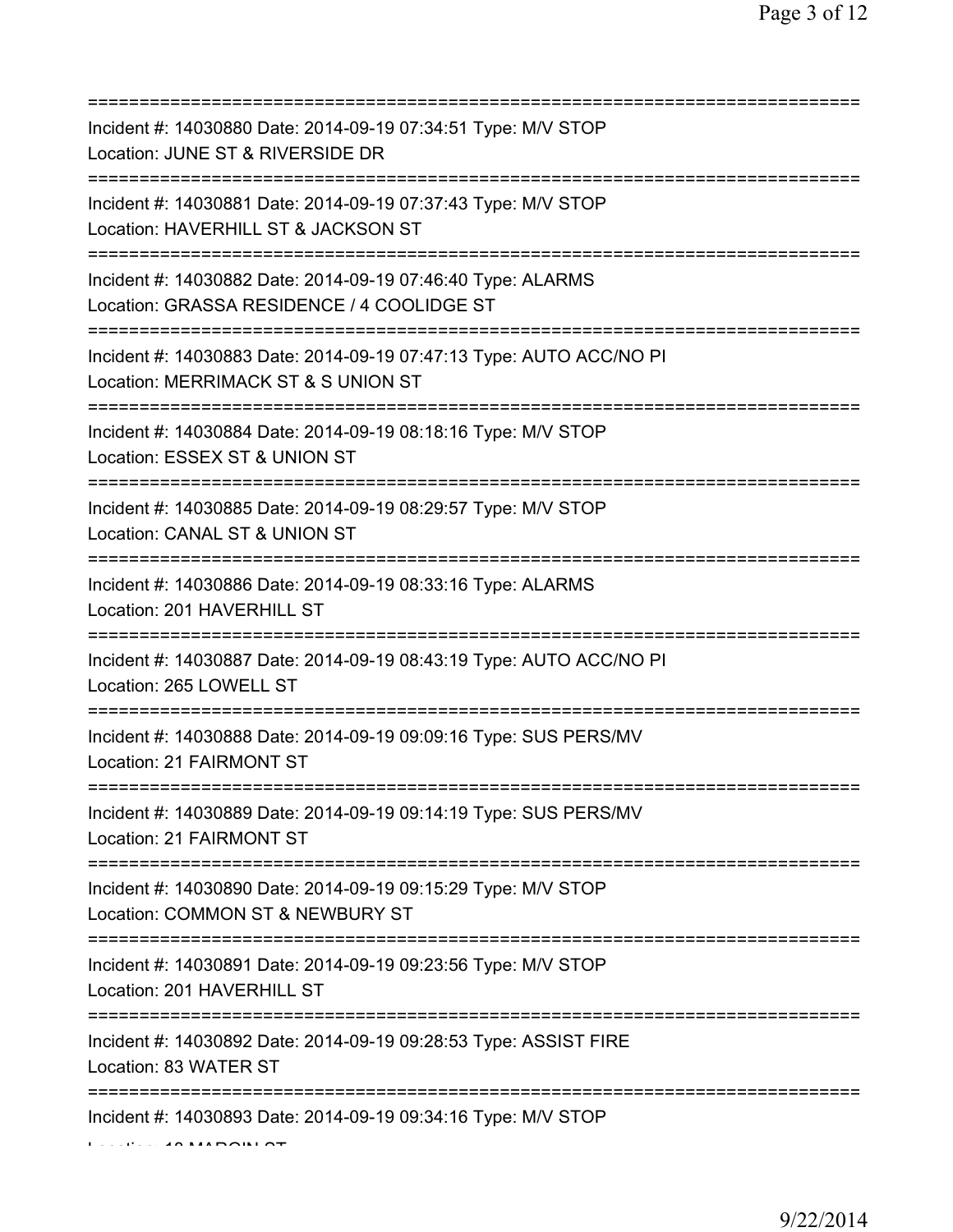=========================================================================== Incident #: 14030894 Date: 2014-09-19 09:41:09 Type: TOW OF M/V Location: 79 ERVING AV =========================================================================== Incident #: 14030895 Date: 2014-09-19 09:46:52 Type: TOW OF M/V Location: COMMON ST & NEWBURY ST =========================================================================== Incident #: 14030896 Date: 2014-09-19 09:53:33 Type: SUS PERS/MV Location: 611 COMMON ST =========================================================================== Incident #: 14030897 Date: 2014-09-19 09:54:09 Type: M/V STOP Location: FERRY ST & MARSTON ST =========================================================================== Incident #: 14030898 Date: 2014-09-19 09:56:25 Type: INVEST CONT Location: 41 DURSO AV =========================================================================== Incident #: 14030899 Date: 2014-09-19 09:58:34 Type: ALARM/BURG Location: 16 OHIO AV =========================================================================== Incident #: 14030900 Date: 2014-09-19 10:09:03 Type: M/V STOP Location: APPLETON ST & ESSEX ST =========================================================================== Incident #: 14030901 Date: 2014-09-19 10:10:14 Type: M/V STOP Location: 25 MARSTON ST =========================================================================== Incident #: 14030903 Date: 2014-09-19 10:13:54 Type: B&E/MV/PAST Location: 292 AMES ST =========================================================================== Incident #: 14030902 Date: 2014-09-19 10:19:52 Type: M/V STOP Location: 949LE6 / 52 NEWBURY ST =========================================================================== Incident #: 14030904 Date: 2014-09-19 10:28:38 Type: KEEP PEACE Location: 25 BENNINGTON ST =========================================================================== Incident #: 14030905 Date: 2014-09-19 10:32:52 Type: M/V STOP Location: E HAVERHILL ST & ELM ST =========================================================================== Incident #: 14030906 Date: 2014-09-19 10:33:24 Type: 209A/SERVE Location: 38 DUNSTABLE ST =========================================================================== Incident #: 14030907 Date: 2014-09-19 10:35:47 Type: LARCENY/PAST Location: COMMONWEALTH IMPORT / 479 BROADWAY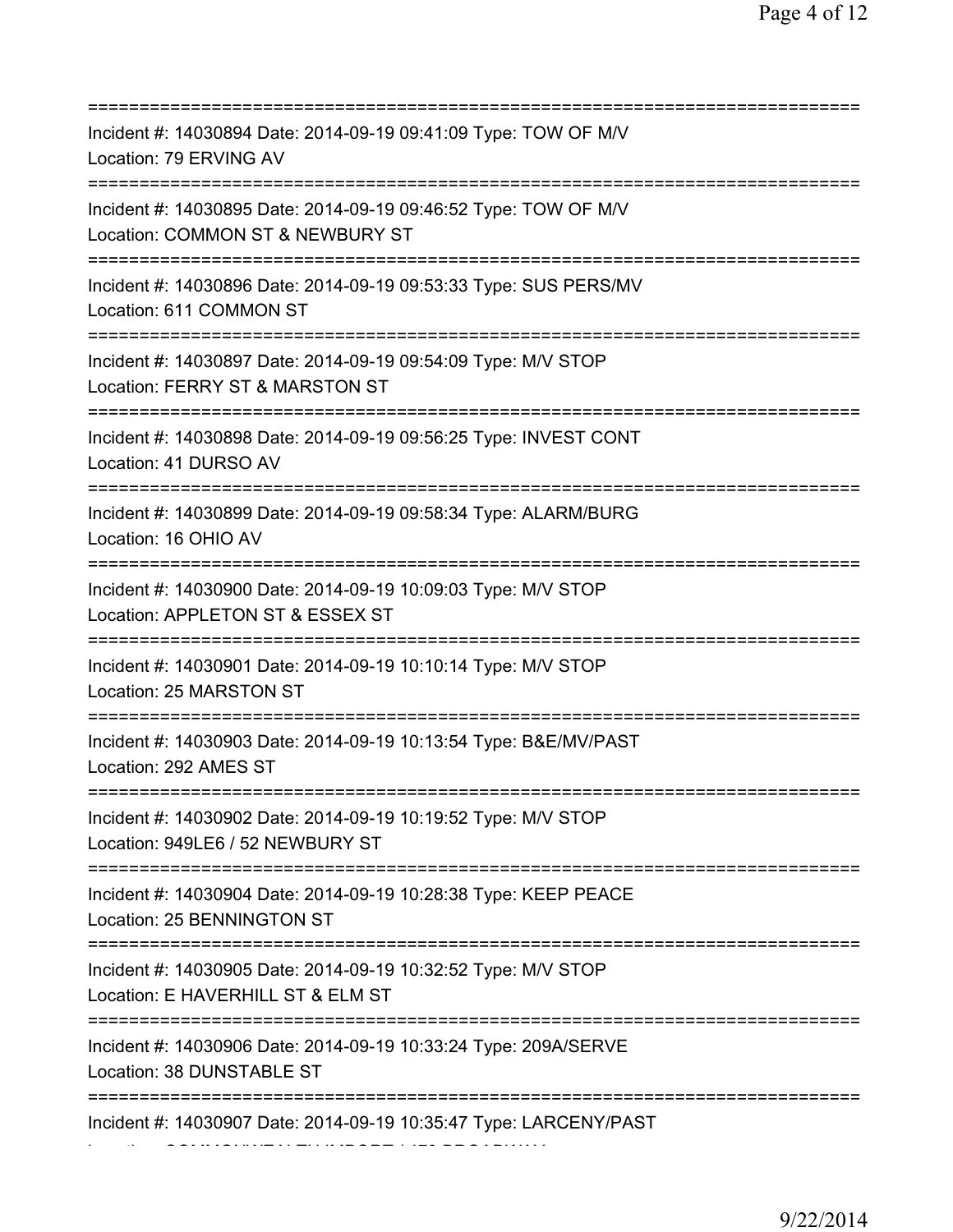| Incident #: 14030908 Date: 2014-09-19 10:42:55 Type: M/V STOP<br>Location: COMMON ST & NEWBURY ST                                    |
|--------------------------------------------------------------------------------------------------------------------------------------|
| Incident #: 14030909 Date: 2014-09-19 10:46:32 Type: TOW OF M/V<br>Location: PARK ST & SAUNDERS ST<br>======================         |
| Incident #: 14030910 Date: 2014-09-19 10:51:23 Type: M/V STOP<br>Location: 54 NEWBURY ST<br>====================================     |
| Incident #: 14030911 Date: 2014-09-19 10:53:32 Type: AUTO ACC/PED<br>Location: 35 JACKSON ST<br>==================================== |
| Incident #: 14030912 Date: 2014-09-19 11:03:23 Type: MEDIC SUPPORT<br>Location: 482 LOWELL ST                                        |
| Incident #: 14030913 Date: 2014-09-19 11:07:29 Type: SUS PERS/MV<br>Location: 21 FAIRMONT ST                                         |
| Incident #: 14030914 Date: 2014-09-19 11:13:43 Type: RECOV/STOL/MV<br>Location: 433 BROADWAY<br>=============                        |
| Incident #: 14030915 Date: 2014-09-19 11:19:10 Type: WARRANT SERVE<br>Location: FRANKLIN ST & HAVERHILL ST                           |
| Incident #: 14030916 Date: 2014-09-19 11:21:12 Type: M/V STOP<br>Location: MERRIMACK ST & S BROADWAY                                 |
| Incident #: 14030917 Date: 2014-09-19 11:22:30 Type: HIT & RUN M/V<br><b>Location: EMBANKMENT RD</b>                                 |
| Incident #: 14030918 Date: 2014-09-19 11:26:50 Type: M/V STOP<br>Location: S UNION ST & WINTHROP AV                                  |
| Incident #: 14030919 Date: 2014-09-19 11:33:11 Type: M/V STOP<br>Location: S BROADWAY & SALEM ST                                     |
| Incident #: 14030920 Date: 2014-09-19 11:36:15 Type: M/V STOP<br><b>Location: CANAL ST</b>                                           |
| Incident #: 14030921 Date: 2014-09-19 11:37:19 Type: M/V STOP                                                                        |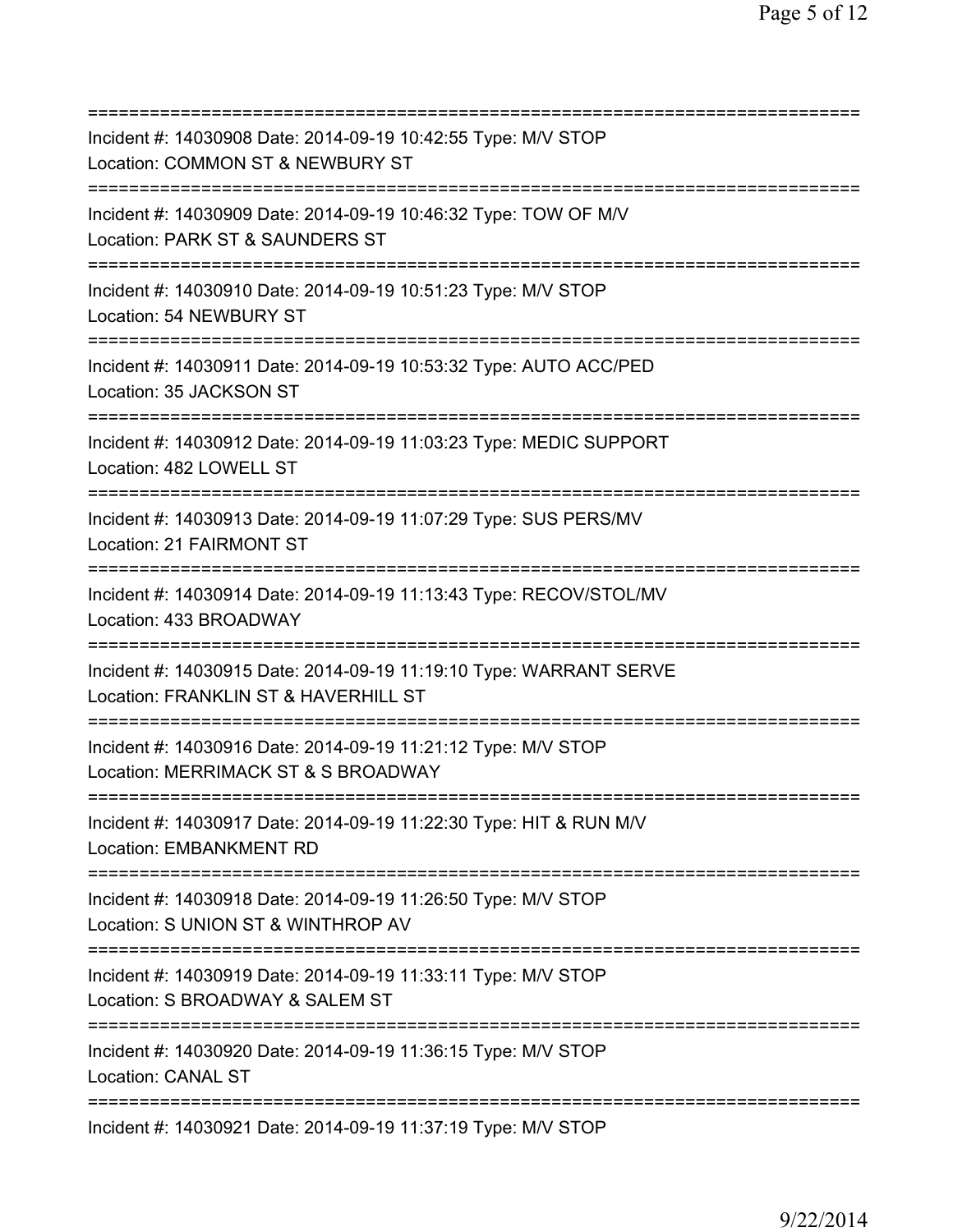=========================================================================== Incident #: 14030922 Date: 2014-09-19 11:44:07 Type: B&E FOLLOW UP Location: 60 ISLAND ST =========================================================================== Incident #: 14030923 Date: 2014-09-19 11:46:18 Type: RECOV/STOL/MV Location: 113 STEARNS AV =========================================================================== Incident #: 14030924 Date: 2014-09-19 11:49:39 Type: M/V STOP Location: ANDOVER ST & S BROADWAY =========================================================================== Incident #: 14030925 Date: 2014-09-19 11:51:02 Type: LARCENY/PAST Location: LAWRENCE ACADEMY / 101 PARKER ST =========================================================================== Incident #: 14030926 Date: 2014-09-19 11:52:47 Type: AUTO ACC/UNK PI Location: LOWELL ST & MILTON ST =========================================================================== Incident #: 14030927 Date: 2014-09-19 11:57:05 Type: ALARM/BURG Location: 16 OHIO AV =========================================================================== Incident #: 14030928 Date: 2014-09-19 12:13:09 Type: AUTO ACC/NO PI Location: BOSTON MARKET / 435 WINTHROP AV =========================================================================== Incident #: 14030929 Date: 2014-09-19 12:16:57 Type: ALARM/HOLD Location: METRO PCS / 160 BROADWAY =========================================================================== Incident #: 14030930 Date: 2014-09-19 12:37:46 Type: KEEP PEACE Location: AUTO SAVE / 479 BROADWAY =========================================================================== Incident #: 14030931 Date: 2014-09-19 12:43:04 Type: M/V STOP Location: LENOX ST & S BROADWAY =========================================================================== Incident #: 14030932 Date: 2014-09-19 12:45:08 Type: TOW OF M/V Location: 10 SPRING ST =========================================================================== Incident #: 14030936 Date: 2014-09-19 13:00:45 Type: MISSING PERS Location: 481 HAMPSHIRE ST #B =========================================================================== Incident #: 14030933 Date: 2014-09-19 13:02:50 Type: TOW OF M/V Location: 248 SALEM ST =========================================================================== Incident #: 14030934 Date: 2014-09-19 13:03:22 Type: M/V STOP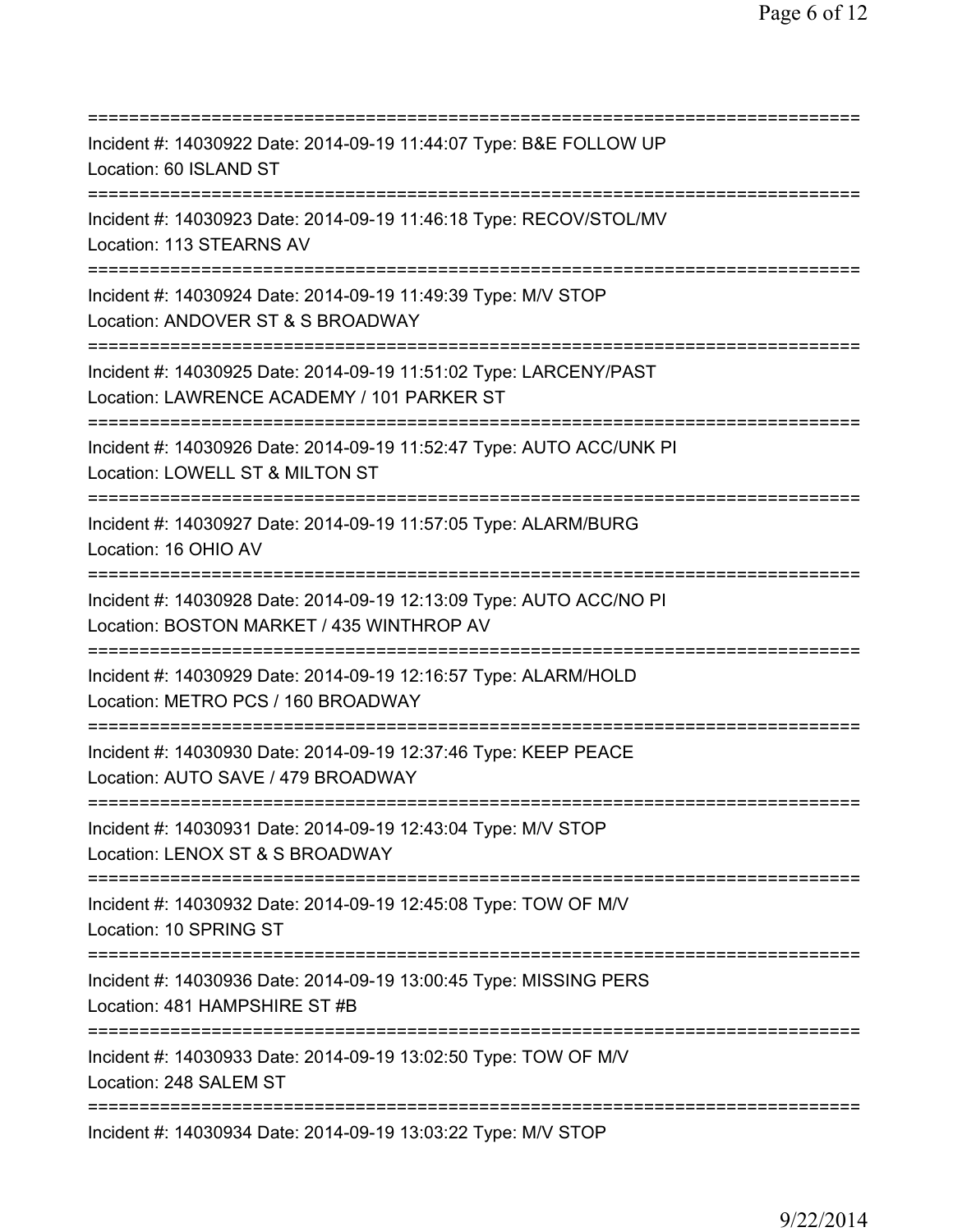| Location: 362 HAMPSHIRE ST<br>====================                                                                               |
|----------------------------------------------------------------------------------------------------------------------------------|
| Incident #: 14030935 Date: 2014-09-19 13:03:51 Type: MEDIC SUPPORT<br>Location: 77 FERRY ST                                      |
| Incident #: 14030937 Date: 2014-09-19 13:21:14 Type: SUS PERS/MV<br>Location: E HAVERHILL ST & FERRY ST                          |
| Incident #: 14030938 Date: 2014-09-19 13:29:12 Type: TOW OF M/V<br>Location: ERVING AV & WILMOT ST                               |
| Incident #: 14030939 Date: 2014-09-19 13:37:25 Type: SPECIAL CHECK<br>Location: 21 FAIRMONT ST<br>============================== |
| Incident #: 14030940 Date: 2014-09-19 13:52:09 Type: AUTO ACC/NO PI<br>Location: DUNKIN DONUTS / 104 MARSTON ST                  |
| Incident #: 14030941 Date: 2014-09-19 13:58:10 Type: SUS PERS/MV<br>Location: BROADWAY & CROSS ST                                |
| Incident #: 14030942 Date: 2014-09-19 14:02:13 Type: DRUG VIO<br>Location: 34 HAVERHILL ST FL 1ST                                |
| Incident #: 14030943 Date: 2014-09-19 14:07:40 Type: DRUG VIO<br>Location: 15 UNION ST                                           |
| Incident #: 14030944 Date: 2014-09-19 14:12:33 Type: SUS PERS/MV<br>Location: 332 WALNUT                                         |
| Incident #: 14030945 Date: 2014-09-19 14:15:18 Type: AUTO ACC/UNK PI<br>Location: 64 E HAVERHILL ST                              |
| Incident #: 14030946 Date: 2014-09-19 14:28:55 Type: DRUG VIO<br>Location: 205 BROADWAY                                          |
| Incident #: 14030947 Date: 2014-09-19 14:46:43 Type: AUTO ACC/NO PI<br>Location: 46 SALEM ST                                     |
| Incident #: 14030948 Date: 2014-09-19 14:49:46 Type: TOW OF M/V<br>Location: BENNINGTON ST & LAWRENCE ST                         |
| Indidn't #: 4 4090040 Data: 9044 00 40 4E-07:40 Tuna: LIIT 0 DIINI MAI                                                           |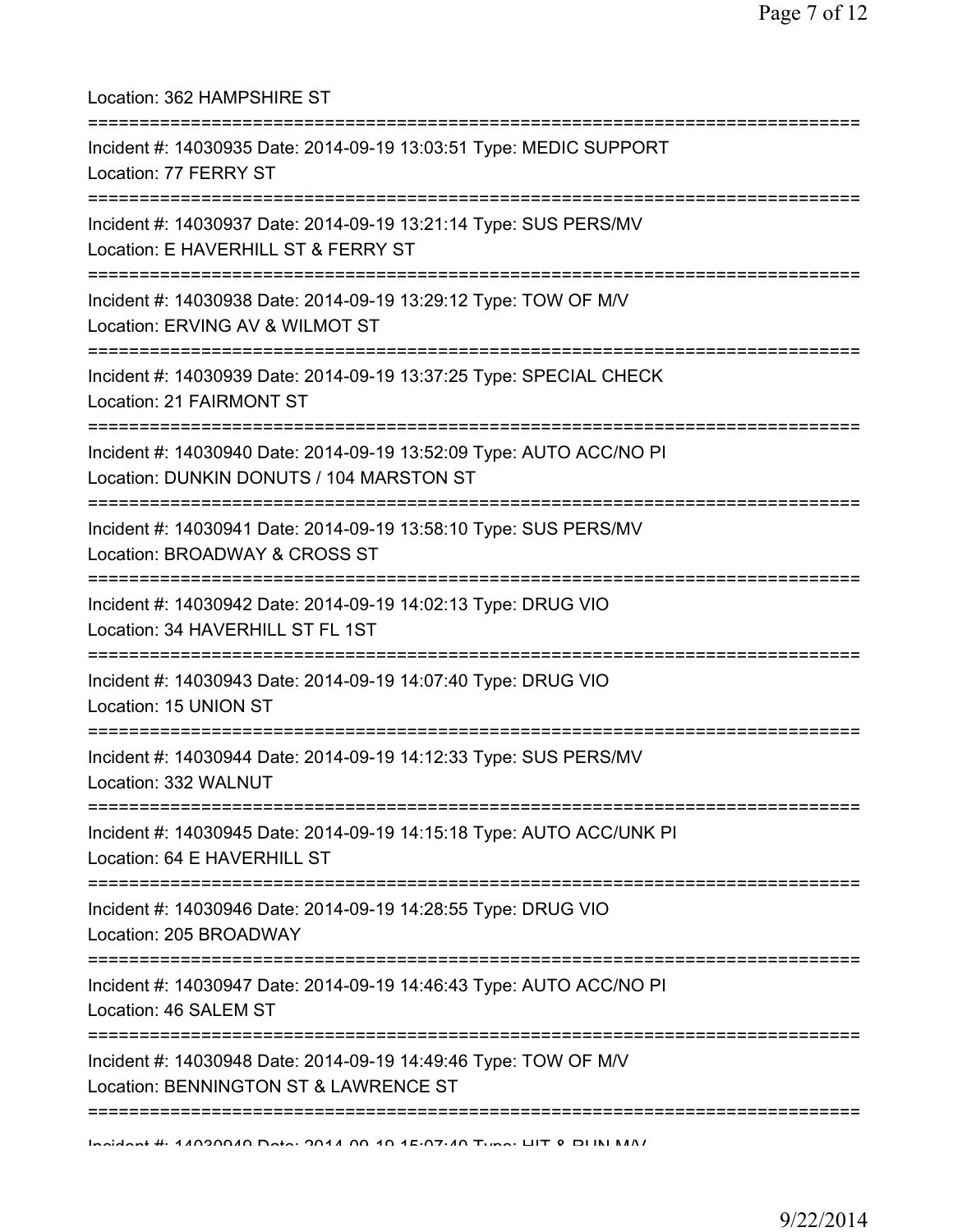| Location: LUCKY'S PIZZA + SUBS / 480 HAVERHILL ST                                                                                                  |
|----------------------------------------------------------------------------------------------------------------------------------------------------|
| Incident #: 14030950 Date: 2014-09-19 15:23:16 Type: TOW OF M/V<br>Location: MILTON ST & PROVIDENCE ST                                             |
| Incident #: 14030951 Date: 2014-09-19 15:23:56 Type: M/V STOP<br>Location: 50 S UNION ST                                                           |
| Incident #: 14030952 Date: 2014-09-19 15:24:55 Type: SPECIAL CHECK<br>Location: 21 FAIRMONT ST                                                     |
| Incident #: 14030953 Date: 2014-09-19 15:30:47 Type: MEDIC SUPPORT<br>Location: HESS GAS / 615 BROADWAY                                            |
| Incident #: 14030954 Date: 2014-09-19 15:36:01 Type: M/V STOP<br>Location: MERRIMACK ST & S BROADWAY<br>==============================             |
| Incident #: 14030955 Date: 2014-09-19 15:45:54 Type: M/V STOP<br>Location: 193 MAPLE ST                                                            |
| Incident #: 14030956 Date: 2014-09-19 15:48:45 Type: AUTO ACC/NO PI<br>Location: 245 BRUCE ST                                                      |
| =====================================<br>Incident #: 14030957 Date: 2014-09-19 15:50:06 Type: AUTO ACC/NO PI<br>Location: MR TUX / 59 MERRIMACK ST |
| Incident #: 14030958 Date: 2014-09-19 15:54:51 Type: WARRANT SERVE<br>Location: N PARISH RD & PHILLIPS ST                                          |
| Incident #: 14030962 Date: 2014-09-19 15:55:25 Type: LARCENY/PAST<br>Location: 81-83 BASSWOOD ST                                                   |
| Incident #: 14030959 Date: 2014-09-19 16:00:51 Type: WARRANT SERVE<br>Location: MERRIMACK ST & S BROADWAY                                          |
| Incident #: 14030960 Date: 2014-09-19 16:05:05 Type: SUS PERS/MV<br>Location: MERRIMACK ST & PARKER ST                                             |
| Incident #: 14030961 Date: 2014-09-19 16:09:57 Type: CK WELL BEING<br>Location: 510 ESSEX ST                                                       |
|                                                                                                                                                    |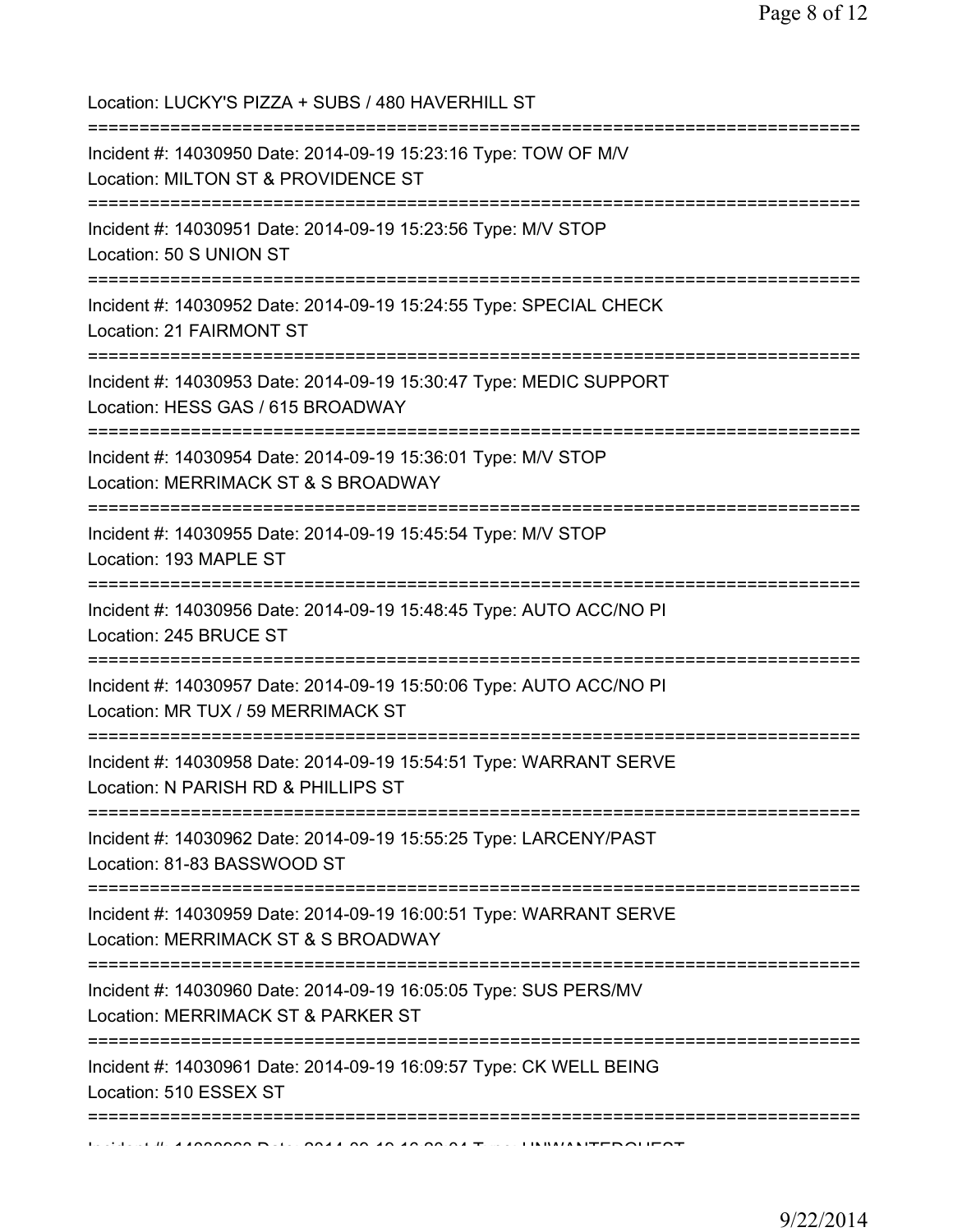| Location: GO 1 DOLLAR / 73 WINTHROP AV<br>===============                                                                |
|--------------------------------------------------------------------------------------------------------------------------|
| Incident #: 14030964 Date: 2014-09-19 16:22:08 Type: SUS PERS/MV<br>Location: PLEASANT ST & PLEASANT PL                  |
| Incident #: 14030965 Date: 2014-09-19 16:33:48 Type: LARCENY/PAST<br>Location: 107 GARDEN ST FL 3R                       |
| Incident #: 14030966 Date: 2014-09-19 16:43:53 Type: DISABLED MV<br>Location: MARKET ST & S UNION ST                     |
| Incident #: 14030967 Date: 2014-09-19 17:10:34 Type: LARCENY/PAST<br>Location: 52 W DALTON ST                            |
| Incident #: 14030968 Date: 2014-09-19 17:25:36 Type: M/V STOP<br>Location: MARKET ST & PARKER ST<br>-------------------- |
| Incident #: 14030969 Date: 2014-09-19 17:26:37 Type: ALARM/BURG<br>Location: HURD RESIDENCE / 65 UNION ST #109           |
| Incident #: 14030970 Date: 2014-09-19 17:48:10 Type: M/V STOP<br>Location: MERRIMACK ST & PARKER ST                      |
| Incident #: 14030972 Date: 2014-09-19 18:04:20 Type: SUS PERS/MV<br>Location: MT VERNON PARK / MT VERNON ST              |
| =================<br>Incident #: 14030971 Date: 2014-09-19 18:04:53 Type: SEX OFF. PAST<br>Location: 198 JACKSON ST      |
| Incident #: 14030973 Date: 2014-09-19 18:51:41 Type: M/V STOP<br>Location: 73 WINTHROP AV                                |
| :===============<br>Incident #: 14030974 Date: 2014-09-19 19:08:01 Type: M/V STOP<br>Location: EXETER ST & LAUREL ST     |
| Incident #: 14030975 Date: 2014-09-19 19:21:13 Type: NEIGHBOR PROB<br>Location: 162 WEST ST FL 2                         |
| Incident #: 14030976 Date: 2014-09-19 19:25:59 Type: M/V STOP<br>Location: MARKET ST & PARKER ST                         |
|                                                                                                                          |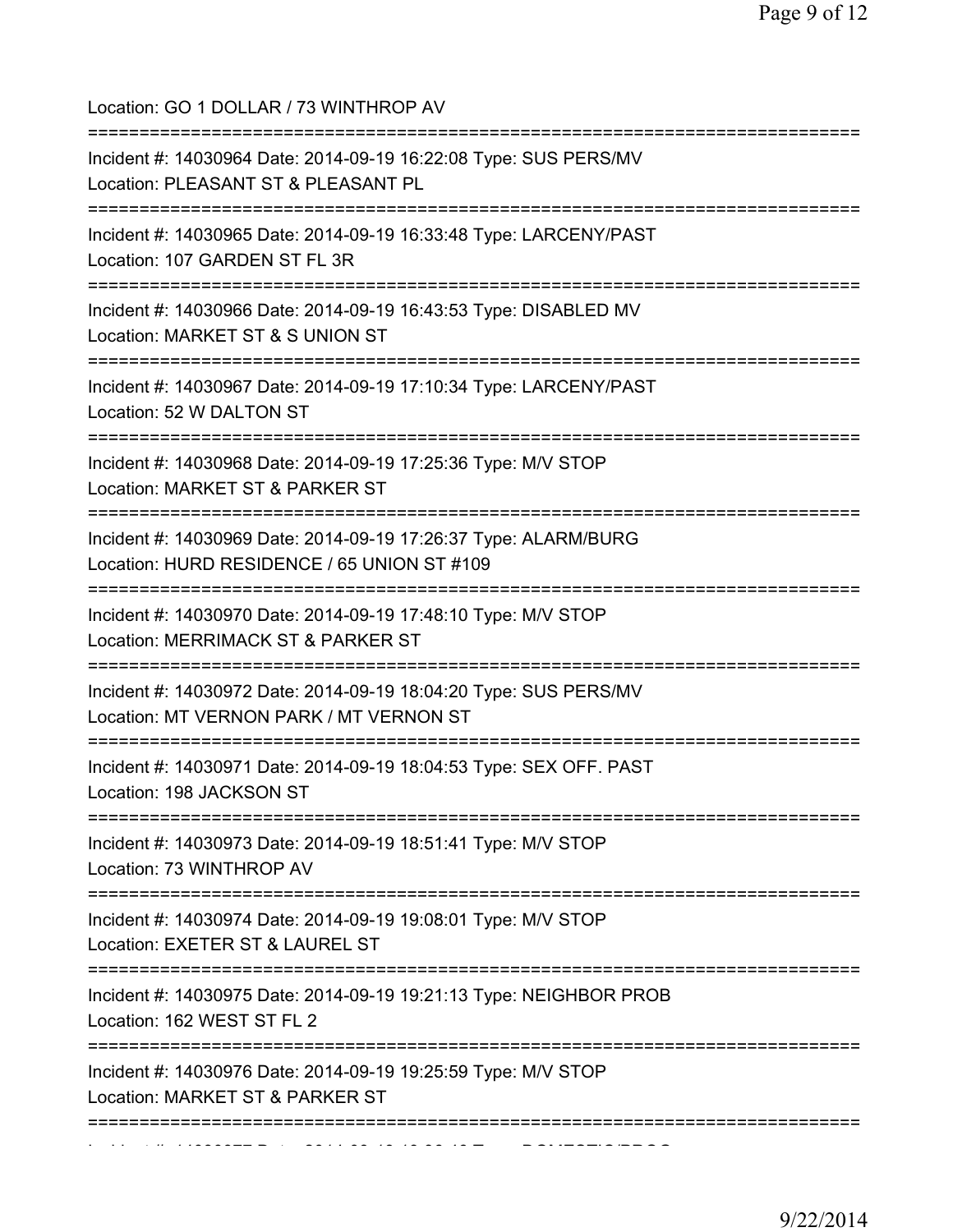Location: 175 E HAVERHILL ST =========================================================================== Incident #: 14030978 Date: 2014-09-19 19:55:05 Type: NOISE ORD Location: 12 ACTON ST #BACK =========================================================================== Incident #: 14030979 Date: 2014-09-19 20:00:08 Type: DOMESTIC/PAST Location: 303 HAMPSHIRE ST #A =========================================================================== Incident #: 14030980 Date: 2014-09-19 20:41:38 Type: DISTURBANCE Location: PEMBERTON PARK =========================================================================== Incident #: 14030981 Date: 2014-09-19 20:43:24 Type: MAL DAMAGE Location: 76 GROTON ST =========================================================================== Incident #: 14030982 Date: 2014-09-19 21:07:48 Type: M/V STOP Location: LENOX ST & S BROADWAY =========================================================================== Incident #: 14030983 Date: 2014-09-19 21:17:02 Type: M/V STOP Location: ANDOVER ST & BEACON AV =========================================================================== Incident #: 14030984 Date: 2014-09-19 21:34:25 Type: M/V STOP Location: AMES ST & YALE ST =========================================================================== Incident #: 14030985 Date: 2014-09-19 21:38:15 Type: INVESTIGATION Location: 15 CUSTER ST =========================================================================== Incident #: 14030986 Date: 2014-09-19 21:39:11 Type: M/V STOP Location: NEWTON ST & SANBORN ST =========================================================================== Incident #: 14030987 Date: 2014-09-19 21:39:57 Type: DISTURBANCE Location: TACO BELL / 79 WINTHROP AV =========================================================================== Incident #: 14030988 Date: 2014-09-19 21:46:32 Type: M/V STOP Location: BROADWAY & LOWELL ST =========================================================================== Incident #: 14030989 Date: 2014-09-19 21:56:58 Type: TOW OF M/V Location: PARKER ST & SPRINGFIELD ST =========================================================================== Incident #: 14030990 Date: 2014-09-19 21:58:49 Type: M/V STOP Location: ESSEX ST & FRANKLIN ST ===========================================================================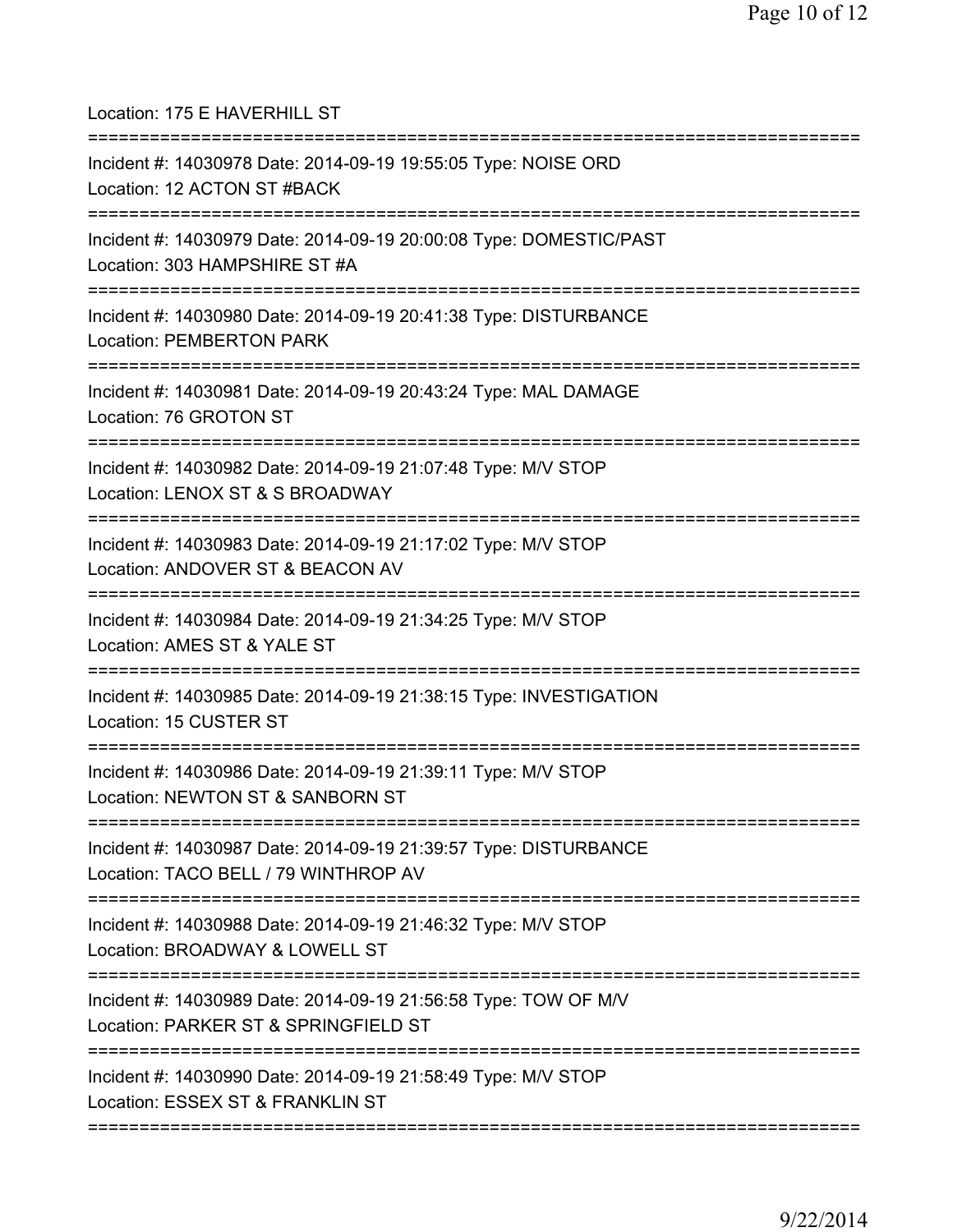Location: HAVERHILL ST

| Incident #: 14030992 Date: 2014-09-19 22:15:52 Type: M/V STOP<br>Location: FREDS AUTO REPAIR / 265 LOWELL ST                                 |
|----------------------------------------------------------------------------------------------------------------------------------------------|
| Incident #: 14030993 Date: 2014-09-19 22:20:24 Type: M/V STOP<br>Location: HAMPSHIRE ST & HAVERHILL ST<br>================================== |
| Incident #: 14030994 Date: 2014-09-19 22:23:39 Type: EXTRA SURVEIL<br><b>Location: NORTH COMMON</b>                                          |
| Incident #: 14030995 Date: 2014-09-19 22:31:49 Type: M/V STOP<br>Location: ANDOVER ST & PARKER ST                                            |
| Incident #: 14030996 Date: 2014-09-19 22:38:57 Type: M/V STOP<br>Location: 389 BROADWAY                                                      |
| Incident #: 14030997 Date: 2014-09-19 23:01:09 Type: NOISE ORD<br>Location: 36 TREMONT ST FL 2                                               |
| Incident #: 14030998 Date: 2014-09-19 23:10:34 Type: NOISE ORD<br>Location: 48 BERNARD AV                                                    |
| Incident #: 14030999 Date: 2014-09-19 23:10:36 Type: M/V STOP<br>Location: HAVERHILL ST & LAWRENCE ST                                        |
| Incident #: 14031000 Date: 2014-09-19 23:19:33 Type: UNWANTEDGUEST<br>Location: 135 E HAVERHILL ST FL 2                                      |
| Incident #: 14031001 Date: 2014-09-19 23:21:53 Type: SPECIAL CHECK<br>Location: AMES ST & YALE ST                                            |
| Incident #: 14031002 Date: 2014-09-19 23:27:25 Type: NOISE ORD<br>Location: 76-78 WATER ST                                                   |
| =============================<br>Incident #: 14031003 Date: 2014-09-19 23:36:28 Type: MISSING PERS<br>Location: 10 ABBOTT ST                 |
| Incident #: 14031004 Date: 2014-09-19 23:43:29 Type: SPECIAL CHECK<br>Location: GALE ST                                                      |
|                                                                                                                                              |